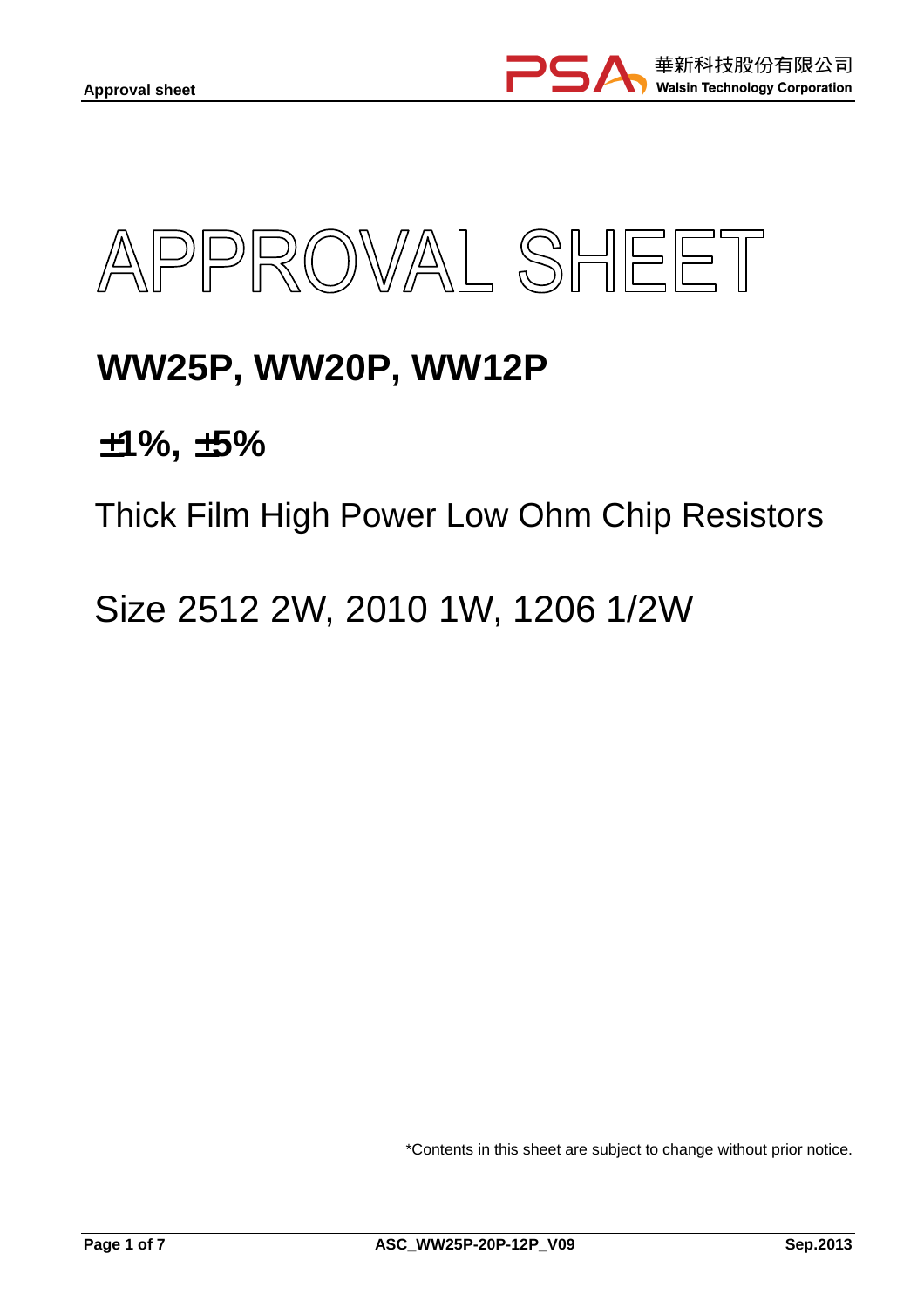

# **FEATURE**

- 1. High power rating and compact size
- 2. High reliability and stability
- 3. Reduced size of final equipment
- 4. RoHS compliant and lead free products.

# **APPLICATION**

- Power supply
- PDA
- Digital meter
- **Computer**
- **Automotives**
- **Battery charger**
- DC-DC power converter

# **DESCRIPTION**

The resistors are constructed in a high grade ceramic body (aluminum oxide). Internal metal electrodes are added at each end and connected by a resistive paste that is applied to the top surface of the substrate. The composition of the paste is adjusted to give the approximate resistance required and the value is trimmed to nominated value within tolerance which controlled by laser trimming of this resistive layer.

The resistive layer is covered with a protective coat. Finally, the two external end terminations are added. For ease of soldering the outer layer of these end terminations is Tin (lead free) alloy.



Fig 1. Consctruction of Chip-R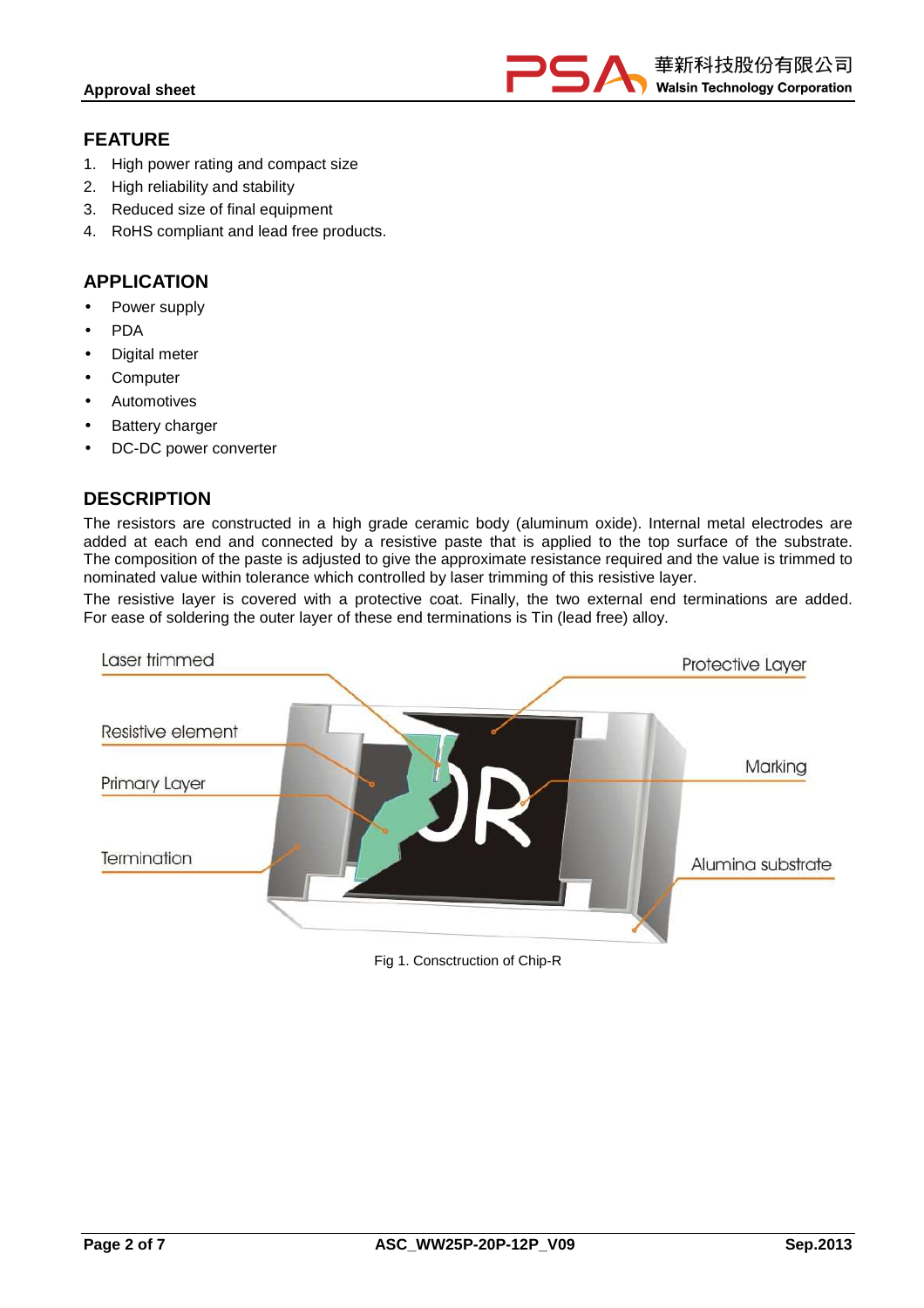# **QUICK REFERENCE DATA**

| <b>Item</b>                                                                                        | <b>General Specification</b>   |                          |                                         |
|----------------------------------------------------------------------------------------------------|--------------------------------|--------------------------|-----------------------------------------|
| Series No.                                                                                         | WW25P                          | WW20P                    | WW12P                                   |
| Size code                                                                                          | 2512 (6432)                    | 2010 (5025)              | 1206 (3216)                             |
| Resistance Tolerance                                                                               |                                | $±1\%$ , $±5\%$          |                                         |
| Resistance Range                                                                                   | $0.047\Omega \sim 0.976\Omega$ |                          | $0.020\Omega \sim 0.976\Omega$          |
| TCR (ppm/ $\degree$ C)<br>100mohm $\sim$ 976mohm<br>$47$ mohm ~ 97.6 mohm<br>20 mohm $\sim$ 43mohm | $±100$ ppm<br>$±150$ ppm       | $±100$ ppm<br>$±150$ ppm | $±100$ ppm<br>$±200$ ppm<br>$±1000$ ppm |
| Max. dissipation at $T_{amb}$ =70 $\degree$ C                                                      | 2 W                            | 1 W                      | $1/2$ W                                 |
| Max. Operation Voltage (DC or RMS)                                                                 | 300V                           | 200V                     | 200V                                    |
| Max. Overload Voltage (DC or RMS)                                                                  | 500V                           | 400V                     | 400V                                    |
| Climatic category (IEC 60068)                                                                      |                                | 55/155/56                |                                         |

Note :

1. This is the maximum voltage that may be continuously supplied to the resistor element, see "IEC publication 60115-8"

2. Max. Operation Voltage : So called RCWV (Rated Continuous Working Voltage) is determined by

 $RCWV = \sqrt{RatedPower \times Resistance Value}$  or Max. RCWV listed above, whichever is lower.

- 3. 2W loading with total solder-pad and trace size of 300 mm<sup>2</sup>
- 4. Resistance value will be changed by soldering condition and design of soldering pad, please design products in consideration of this change of resistance value.

# **MECHANICAL DATA**



| Symbol | <b>WW25P</b>    | WW20P           | WW12P           |
|--------|-----------------|-----------------|-----------------|
|        | $6.30 \pm 0.20$ | $5.00 \pm 0.20$ | $3.10 \pm 0.15$ |
| W      | $3.10 \pm 0.20$ | $2.50 \pm 0.20$ | $1.60 \pm 0.15$ |
|        | $0.60 \pm 0.15$ | $0.60 \pm 0.10$ | $0.55 \pm 0.10$ |
| Τt     | $0.60 \pm 0.25$ | $0.60 \pm 0.25$ | $0.50 \pm 0.25$ |
| Th     | $1.80 \pm 0.25$ | $0.60 \pm 0.25$ | $0.50 \pm 0.25$ |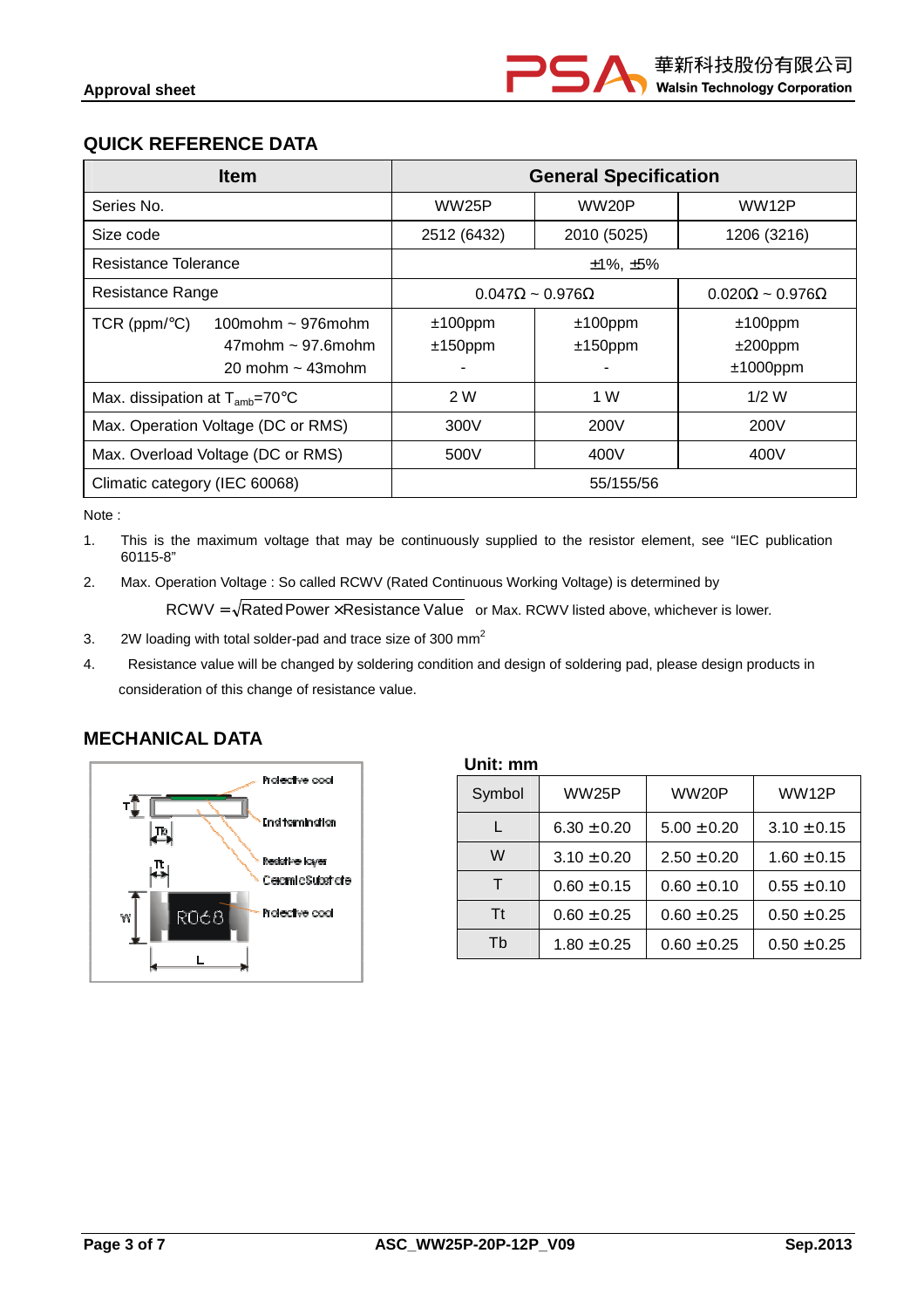## **Recommended Solder Pad Dimensions**



|       | W   |                  |     |
|-------|-----|------------------|-----|
| WW25P | 'nm | 45 <sub>mm</sub> | 6mm |

## **MARKING**

Each resistor is marked with a four-digit code on the protective coating to designate the nominal resistance value.

Example:

 $R100 = 0.100\Omega$  $R910 = 0.910\Omega$ 

# **FUNCTIONAL DESCRIPTION**

#### **Product characterization**

Standard values of nominal resistance are taken from the E96 & E24 series for resistors with a tolerance of ±5% & ±1%. The values of the E24/E96 series are in accordance with "IEC publication 60063".

#### **Derating curve**

The power that the resistor can dissipate depends on the operating temperature; see Fig.2





## **MOUNTING**

Due to their rectangular shapes and small tolerances, Surface Mountable Resistors are suitable for handling by automatic placement systems.

Chip placement can be on ceramic substrates and printed-circuit boards (PCBs).

Electrical connection to the circuit is by individual soldering condition.

The end terminations guarantee a reliable contact.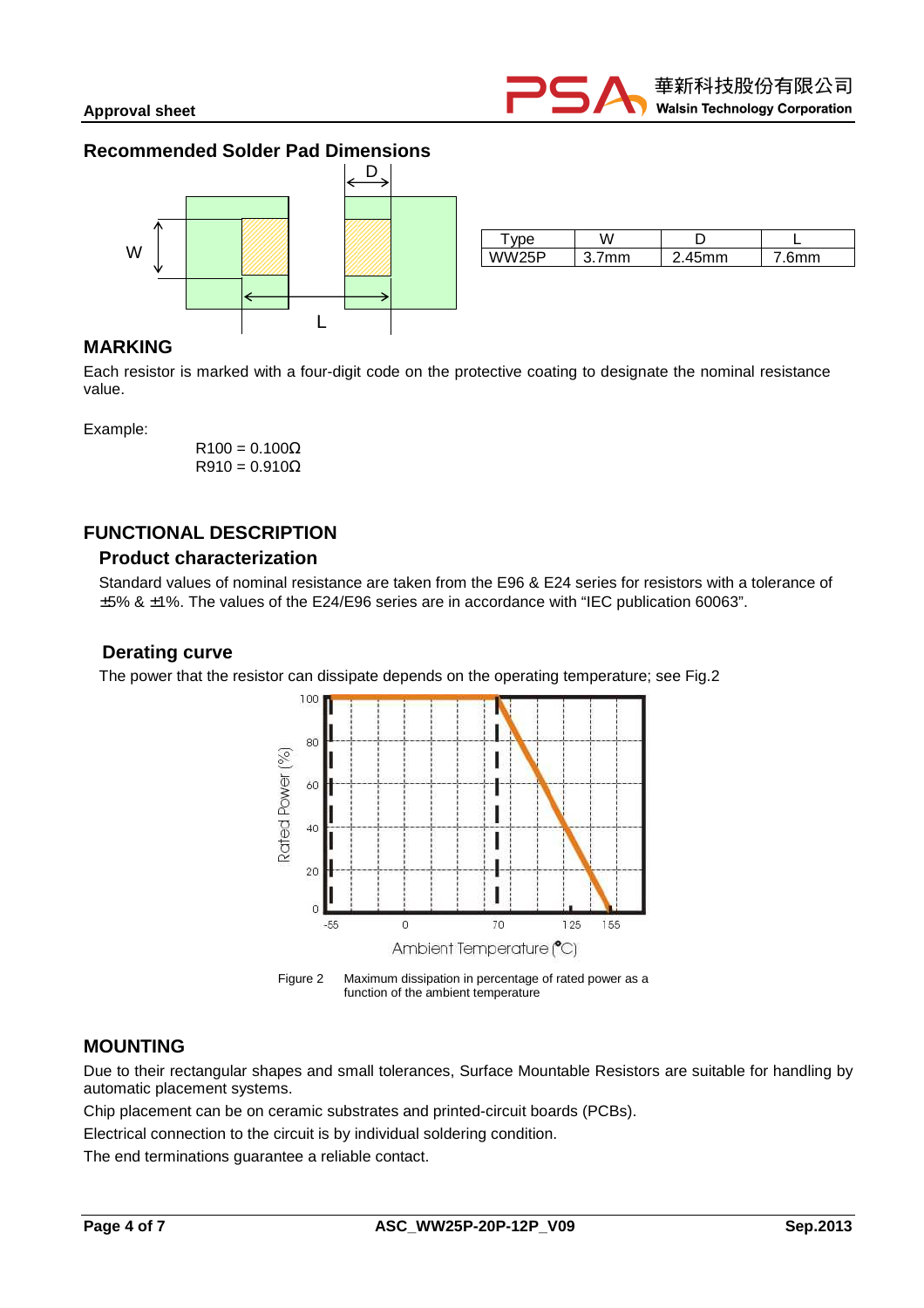#### **Approval sheet**



## **SOLDERING CONDITION**

The robust construction of chip resistors allows them to be completely immersed in a solder bath of 260°C for 10 seconds. Therefore, it is possible to mount Surface Mount Resistors on one side of a PCB and other discrete components on the reverse (mixed PCBs).

Surface Mount Resistors are tested for solderability at 235°C during 2 seconds. The test condition for no leaching is 260°C for 30 seconds. Typical examples of soldering processes that provide reliable joints without any damage are given in Fig 3.



#### **Fig 3. Infrared soldering profile for Chip Resistors**

# **CATALOGUE NUMBERS**

The resistors have a catalogue number starting with.

| <b>WW25</b> | P                     | R <sub>100</sub>                      | J                |                      |                         |
|-------------|-----------------------|---------------------------------------|------------------|----------------------|-------------------------|
| Size code   | Type code             | <b>Resistance code</b>                | <b>Tolerance</b> | Packaging code       | <b>Termination code</b> |
| WW25:2512   | P :Power              | $E96 + E24$ :                         | $J : \pm 5\%$    | $T : 7"$ Reel taping | $L =$ Sn base (lead     |
| WW20:2010   | 2512 size=2 watt      | "R"<br>is first digit followed by 3   | $F : +1\%$       | G: 13" Reel taping   | free)                   |
| WW12:1206   | $2010$ size=1 watt    | significant digits.                   |                  |                      |                         |
|             | 1206 size= $0.5$ watt | e.g.                                  |                  |                      |                         |
|             |                       | $0.1$ ohm<br>R <sub>100</sub><br>$=$  |                  |                      |                         |
|             |                       | $0.047$ ohm =<br>R <sub>047</sub>     |                  |                      |                         |
|             |                       | $0.56$ ohm<br>R <sub>560</sub><br>$=$ |                  |                      |                         |

Tape packaging WW12 : 8mm width paper taping 5,000pcs per 7" reel. 20,000pcs per 13" reel.

WW25; WW20: 12mm width plastic taping 4,000pcs per reel.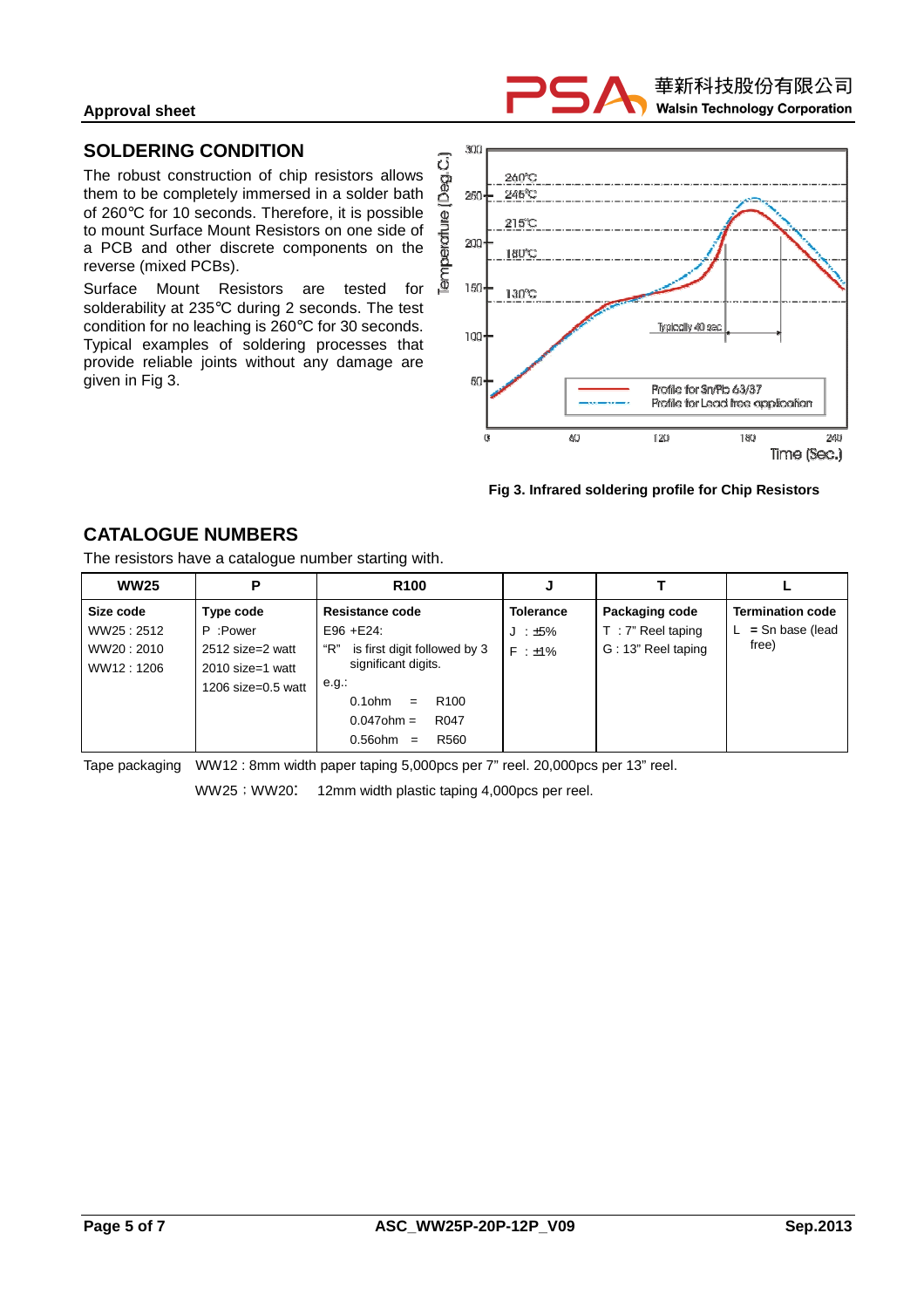

# **TEST AND REQUIREMENTS**

Basic specification : JIS C 5201-1 : 1998

| <b>TEST</b>                                                     | <b>PROCEDURE</b>                                                                                                                                                                                                                                                                                 | <b>REQUIREMENT</b>                                                                                                |
|-----------------------------------------------------------------|--------------------------------------------------------------------------------------------------------------------------------------------------------------------------------------------------------------------------------------------------------------------------------------------------|-------------------------------------------------------------------------------------------------------------------|
| Clause 4.8<br>Temperature<br>Coefficient of<br>Resistance (TCR) | Natural resistance change per change in degree Refer to quick reference data for T.C.R<br>centigrade.<br>$\frac{R_2 - R_1}{R_1(t_2 - t_1)}$ × 10 <sup>6</sup> (ppm/°C)<br>R <sub>1</sub> : Resistance at reference temperature<br>$R_2$ : Resistance at test temperature<br>$t_1$ : 20°C+5°C-1°C | specification                                                                                                     |
| Clause 4.13<br>Short time<br>overload                           | Permanent resistance change after 5 second application<br>of a power 5.0 times of rated power or the maximum<br>overload voltage specified in the above list, whichever is<br>less.                                                                                                              | $\Delta$ R/R max. J: $\leq \pm (2\% + 0.5$ m $\Omega)$<br>$F \leq \pm (1\% + 0.5m\Omega)$                         |
| Clause 4.18<br>Resistance to<br>soldering<br>heat(R.S.H)        | Un-mounted chips completely immersed for 10±1second<br>in a SAC solder bath at $260^{\circ}$ C ±5°C                                                                                                                                                                                              | No visible damage<br>$\Delta$ R/R max. J: $\leq \pm (1\% + 0.5$ m $\Omega)$<br>$F: \leq \pm (0.5\% + 0.5m\Omega)$ |
| Clause 4.17<br>Solderability                                    | Un-mounted chips completely immersed for 2±0.5second<br>in a SAC solder bath at 235℃±5℃                                                                                                                                                                                                          | Good tinning (>95% covered)<br>No visible damage                                                                  |
| Clause 4.19<br>Temperature<br>cycling                           | 30 minutes at -55 $\textdegree$ C $\pm$ 3 $\textdegree$ C, 2~3 minutes at 20°C+5°C-1°C,<br>+155 $\textdegree$ C $\pm$ 3 $\textdegree$ C, 2~3<br>30<br>minutes<br>at<br>minutes<br>at<br>20°C+5°C-1°C, total 5 continuous cycles                                                                  | No visible damage<br>$\Delta$ R/R max. J $\leq \pm (1\% + 1m\Omega)$<br>$F \leq \pm (0.5\% + 1m\Omega)$           |
| Clause 4.25<br>Load life<br>(endurance)                         | 1000 +48/-0 hours, loaded with RCWV or Vmax in<br>chamber controller 70±2°C, 1.5 hours on and 0.5 hours<br>off                                                                                                                                                                                   | No visible damage<br>$\Delta$ R/R max. J $\leq \pm (3\% + 0.5$ m $\Omega)$<br>$F \leq \pm (1\% + 0.5m\Omega)$     |
| Clause 4.24<br>Load life in<br>Humidity                         | 1000 +48/-0 hours, loaded with RCWV or Vmax in<br>humidity chamber controller at 40°C±2°C and 90~95%<br>relative humidity, 1.5hours on and 0.5 hours off                                                                                                                                         | No visible damage<br>$\Delta$ R/R max. J $\leq \pm (3\% + 0.5$ m $\Omega)$<br>$F \leq \pm (1\% + 0.5m\Omega)$     |
| Clause 4.33<br>Bending strength                                 | Resistors mounted on a 90mm glass epoxy resin<br>PCB(FR4); bending: 2 mm(2512;2010)<br>3mm(1206), once for 10 seconds                                                                                                                                                                            | No visible damage<br>$\Delta$ R/R max. J $\leq \pm (1\% + 1m\Omega)$<br>$F \leq \pm (0.5\% + 1m\Omega)$           |
| Clause 4.32<br>Adhesion                                         | Pressurizing force: 5N, Test time: 10±1sec                                                                                                                                                                                                                                                       | No remarkable damage or removal of the<br>terminations                                                            |
| Insulation<br>Resistance<br>Clause 4.6                          | Apply the maximum overload voltage (DC) for 1minutes                                                                                                                                                                                                                                             | $R\!\geq\!10G\Omega$                                                                                              |
| Dielectric Withstand<br>Voltage<br>Clause 4.7                   | Apply the maximum overload voltage (AC) for 1 minutes                                                                                                                                                                                                                                            | No breakdown or flashover                                                                                         |